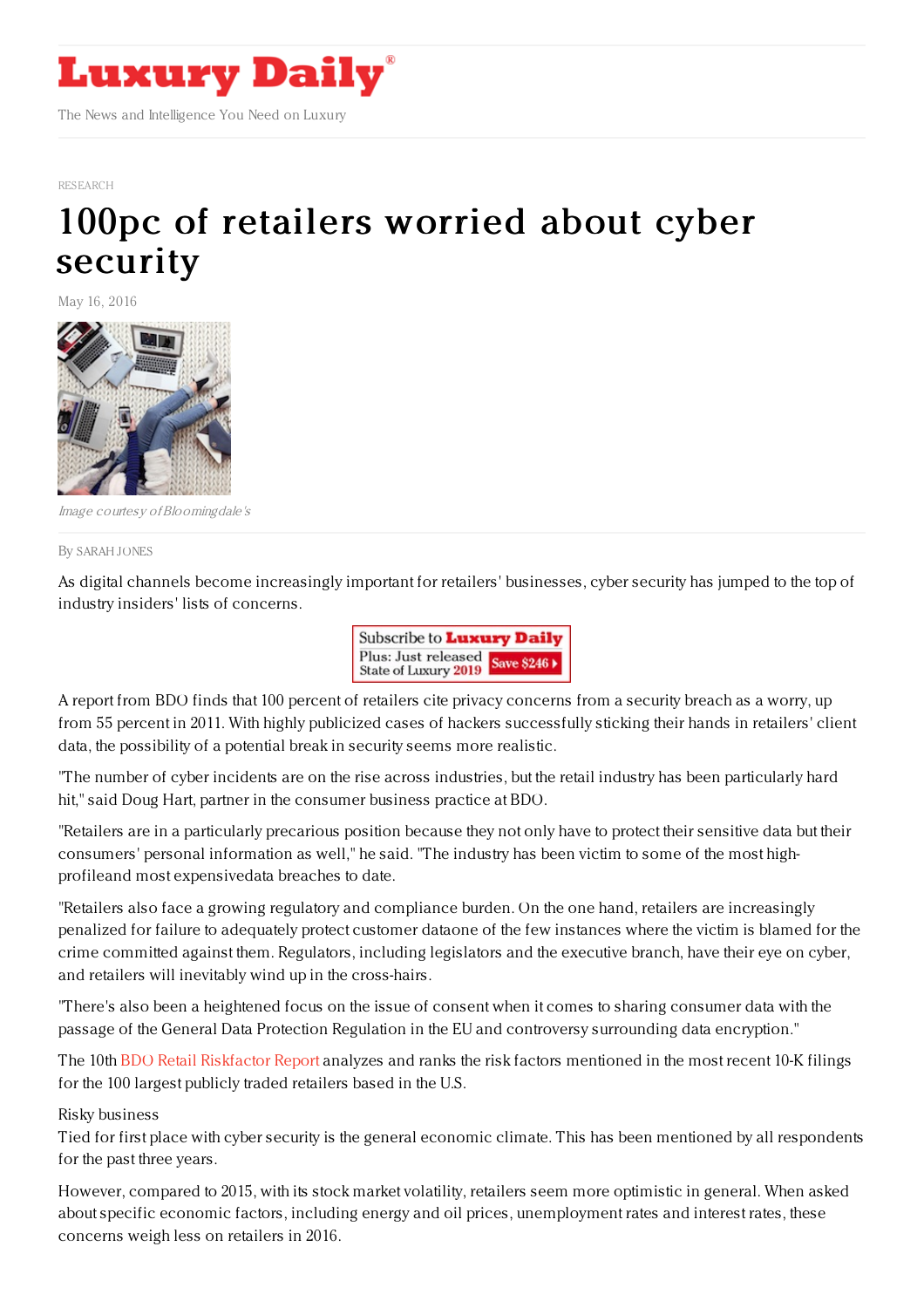However, within the United States, retail sales are not measuring up to economist and industry forecasts, with lackluster sales. Despite consumer confidence being up, spending is lukewarm, giving 87 percent of retailers concerns about expenditures.

Back in 2007, expanding the retail network was at the top of retailers' minds. However, as spending declined in 2008 and 2009, retailers regrouped.

For one, Bloomingdale's worked to achieve a slimmer, more efficient space when it renovated its Stanford Shopping Center store.

The location in Palo Alto, CA became the smallest full-line Bloomingdale's in the brand's portfolio and set the template for future expansion. As technology continues to transform the shopping experience, many brands are finding that they can do more with less (see [story](https://www.luxurydaily.com/bloomingdales-revamps-retail-space-in-palo-alto/)).



Bloomingdale's Palo Alto store

The physical store presence is changing with the increase in online channels, making the risks surrounding owning or leading real estate a concern for more than half of those surveyed. Some retailers are therefore reconfiguring their stores, shrinking the square footage to make them more cost effective.

Compared to the 27 percent that said that competition for prime real estate was a worry last year, 46 percent cite concerns for commercial lease competition this year.

"We've seen an accelerated decline in mall traffic since the second half of 2015," Mr. Hart said. "Brick-and-mortar will continue to be tested, particularly in traditional mall locations, and specifically for stores that are not in 'A' locations.

"Having said that, there are plenty of opportunities for retailers to see growth on alternative channels such as online, mobile, social media and more," he said. "Overall, our most recent CFO survey projected roughly a 3 percent increase in sales for 2016, so there still appears to be opportunities for growth apart from traditional mall foot traffic."



Dior store at South Coast Plaza

Brands are also likely to see more competition for another resource: personnel. With a better employment rate, qualified store employees and distribution center workers may look elsewhere for jobs in search of better wages.

Labor issues in general rank ninth on the list, with 91 percent saying they are concerned about issues like staffing and health coverage. Seventy-three percent consider attracting and retaining management staff a risk.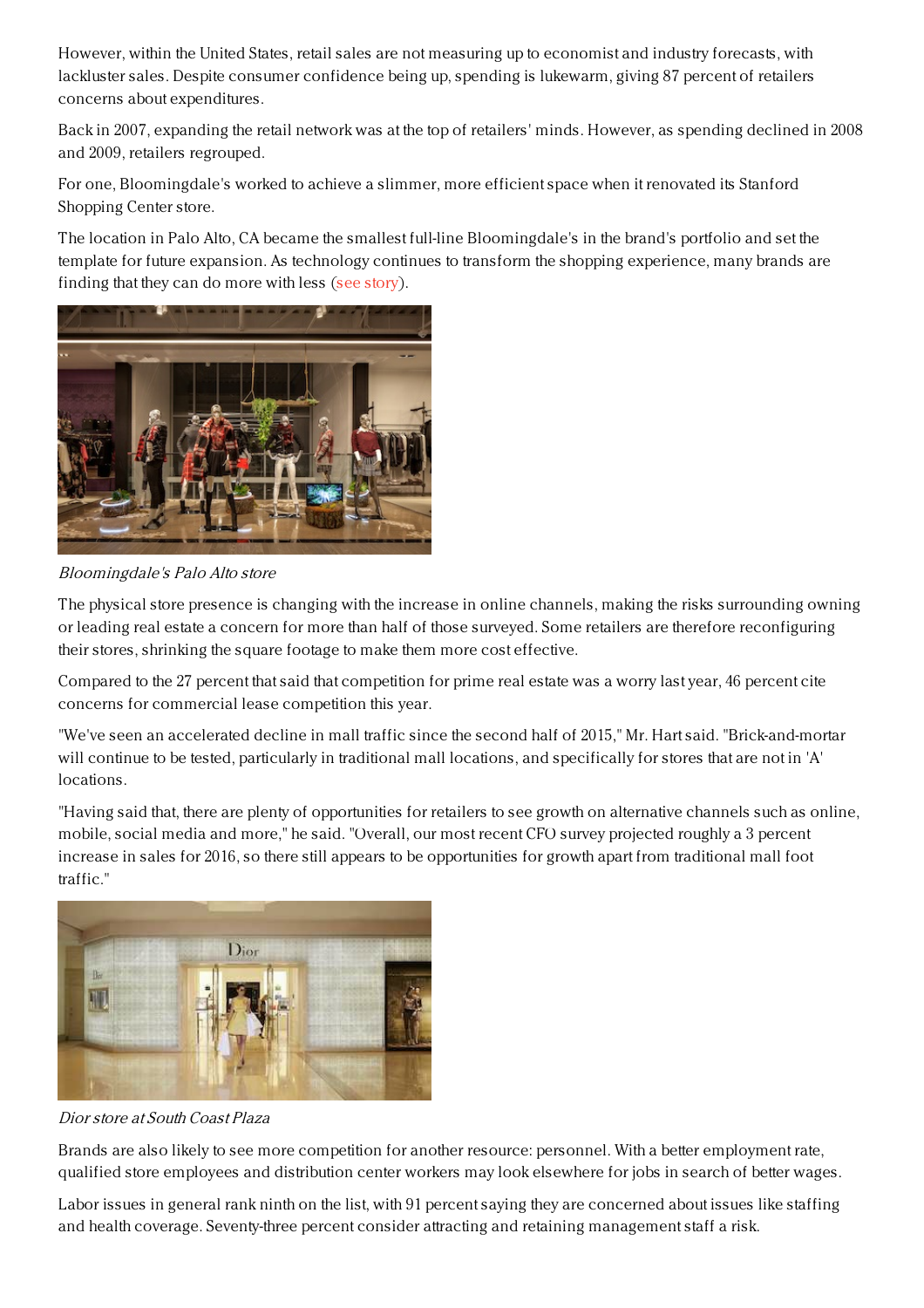## Digital doubts

As brands increase their digital presences, IT and technology systems have become a more widespread concern, cited by 93 percent today compared to half of the respondents in 2007. Similarly, changing Internet trends and obstacles to a brand's ecommerce efforts are mentioned by 57 percent today, compared to just 28 percent in 2013.

Among ecommerce concerns are the rise in costs to ship packages, as carriers including USPS and UPS raise their rates and pure players such as Amazon make expedited shipping a mandatory cost of doing business. Even with alternative solutions, including click and collect and using stores as fulfillment centers, shipping is costing more for retailers.

With competition heating up, retailers are merging and acquiring other businesses to boost their capabilities. For instance, Saks bought Gilt Groupe and Net-A-Porter and Yoox joined forces as a luxury ecommerce powerhouse. All of these moves made competition a top concern for 98 percent of retailers.



Gilt's mobile platform

Cyber security has been a fast growing concern, and for good cause. BDO cites research from Ponemon, which found that retailers are attacked roughly eight times a year or more.

Luxury brands are not immune to cyber attacks, with Neiman Marcus falling victim to a credit card security breach around the 2013 holiday season (see [story](https://www.luxurydaily.com/neiman-marcus-credit-breach-exacerbates-consumer-fears/)).

Retailers have invested in software and have established plans to combat potential attacks, but increasingly sophisticated hackers keep them on their toes.

Another cause for concern is that retailers are now being charged with more responsibility for credit card security. U.S. creditors have made EMV compliance mandatory, requiring retailers to upgrade their POS systems to accept chip-enabled cards or face financial consequences for fraudulent purchases.

BDO stresses preparedness, saying that retailers should expect attacks and plan their responses ahead of time. This includes monitoring for intruders on their systems, training and running through scenarios with employees and sharing knowledge across the industry.

Certain concerns remain top-of-mind regardless of external factors. For instance, compliance with federal, state and/or local regulations has been in the top 10 since the beginning of the report.

For those seeking an international presence, complying with regulations and barring against currency issues is a global affair.

Retailers frequently focus on logistical concerns when expanding their ecommerce availability to a new market, but they should also be focused on tailoring their online shopping experience to the local preferences of consumers, according to a new report by Pitney Bowes.

Consumers are becoming more aware and inclined to purchase online from a retailer in another country, making it a missed opportunity if brands do not have a global ecommerce platform. From the ways in which consumers find products to their favored device for completing a transaction, many regional and cultural differences abound that need to be taken into consideration (see [story](https://www.luxurydaily.com/33pc-of-consumers-have-made-a-cross-border-ecommerce-purchase-report/)).

"Shopping continues to shift from the mall and brick-and-mortar to various digital channels," Mr. Hart said. "Mobile